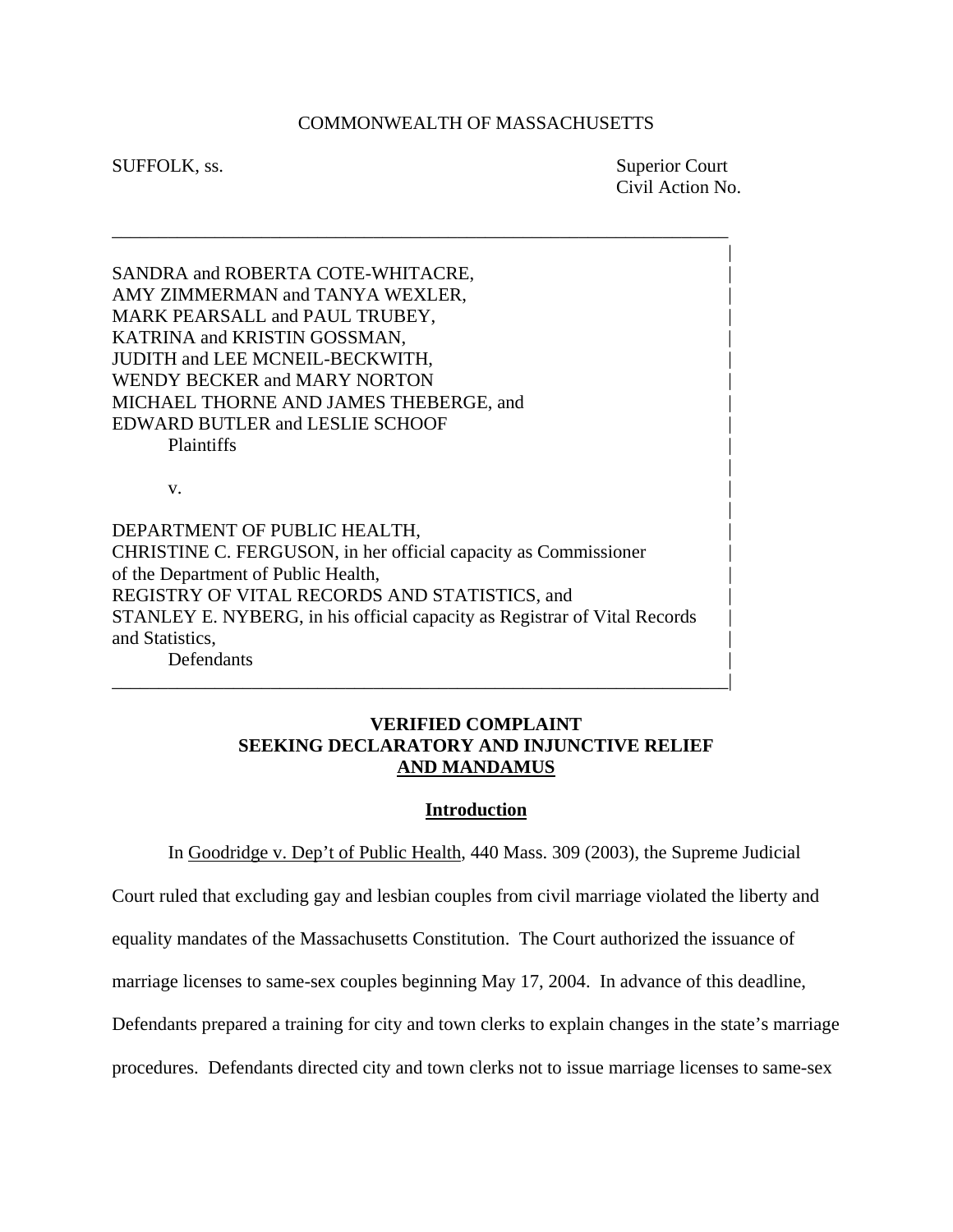couples from other states that intended to continue residing outside of Massachusetts, relying on an antiquated, previously unenforced statute. In accordance with this position, Defendants created and provided to clerks a list of impediments to marriage that excluded all non-resident same-sex couples from obtaining marriage licenses in Massachusetts. Most municipal clerks followed this directive, denying gay and lesbian applicants from other states the ability to file Notices of Intention of Marriage. A small number of clerks exercised their longstanding discretion to allow such couples to file for marriage licenses. Governor Mitt Romney asked for copies of all filings by non-resident same-sex couples, stating that any resulting marriages were void and would not be registered by the state. The Governor referred the paperwork of these couples to Attorney General Thomas Reilly, who then issued a cease and desist order to the cities and towns that had been issuing the licenses. Consequently, no same-sex couple that resides and intends to continue residing in another state is presently able to apply for a marriage license in Massachusetts despite the SJC's unequivocal mandate that the state may no longer deny marriage rights to gay and lesbian couples. The Plaintiff couples who either have had the validity of their marriage called into question or have been barred from obtaining a marriage license seek declaratory and injunctive relief that Defendants' extreme and overbroad application of G.L. c. 207, § 11 violates the equality and liberty protections of the Massachusetts Constitution, as well as the Privileges and Immunities Clause of the United States Constitution, and the terms of the statute itself.

#### **Parties**

1. Plaintiffs Roberta and Sandra Cote-Whitacre are residents of Essex Junction, Vermont. 2. Plaintiffs Amy Zimmerman and Tanya Wexler are residents of New York, New York.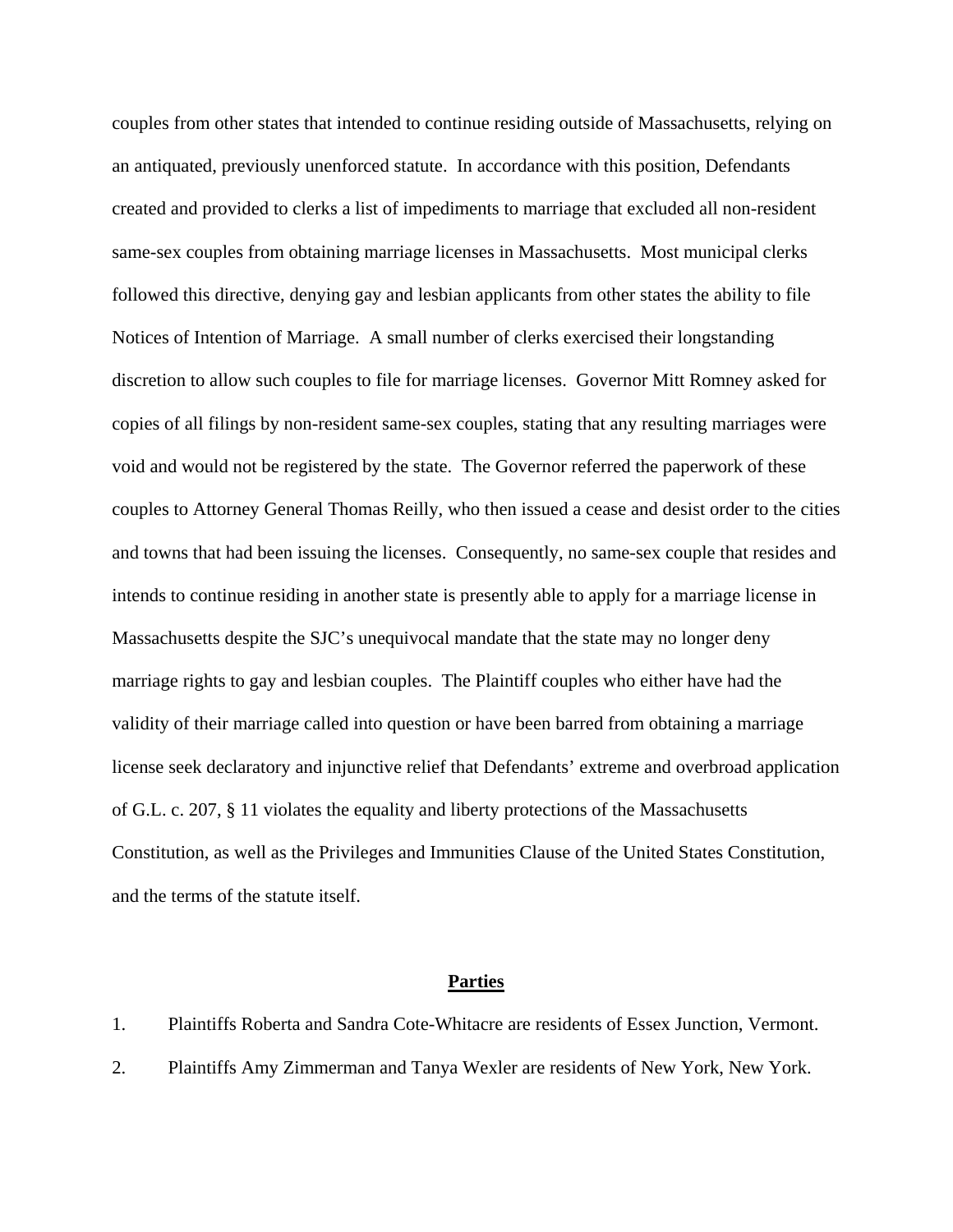3. Mark Pearsall and Paul Trubey are residents of Lebanon, Connecticut.

4. Plaintiffs Katrina and Kristin Gossman are residents of Meriden, Connecticut.

5. Plaintiffs Judith and Lee McNeil-Beckwith are residents of Providence, Rhode Island.

6. Plaintiffs Wendy Becker and Mary Norton are residents of Providence, Rhode Island.

7. Plaintiffs Michael Thorne and James Theberge are residents of Cape Elizabeth, Maine.

8. Plaintiffs Edward Butler and Leslie Schoof are residents of Hart's Location, New

Hampshire.

9. Defendant Department of Public Health is a department of the executive branch of the Commonwealth of Massachusetts established and governed by G.L. cc. 17 and 111.

10. Defendant Christine C. Ferguson is the Commissioner of Public Health.

11. Defendant Registry of Vital Statistics is the division of Defendant Department of Public Health charged with enforcing all laws relative to the registry and return of marriages.

12. Defendant Stanley E. Nyberg is the Registrar of Vital Records and Statistics.

## **Jurisdiction**

13. This Court has jurisdiction pursuant to G.L. c. 212, § 4, G.L. c. 214, § 1, G.L. c. 231A, §§ 1 and 2, G.L. c. 249, §5, and 42 U.S.C.A. § 1983.

14. The Attorney General is charged to appear for the Commonwealth, its departments and officers in cases in which the Commonwealth is interested or in which the acts and doings of the departments and officers are called into question pursuant to G.L. c. 12, § 3, and to be notified of cases seeking a declaration where a question of unconstitutionality is involved. G.L. c. 231A, § 8. The Attorney General has been or shortly will be served with a copy of this action.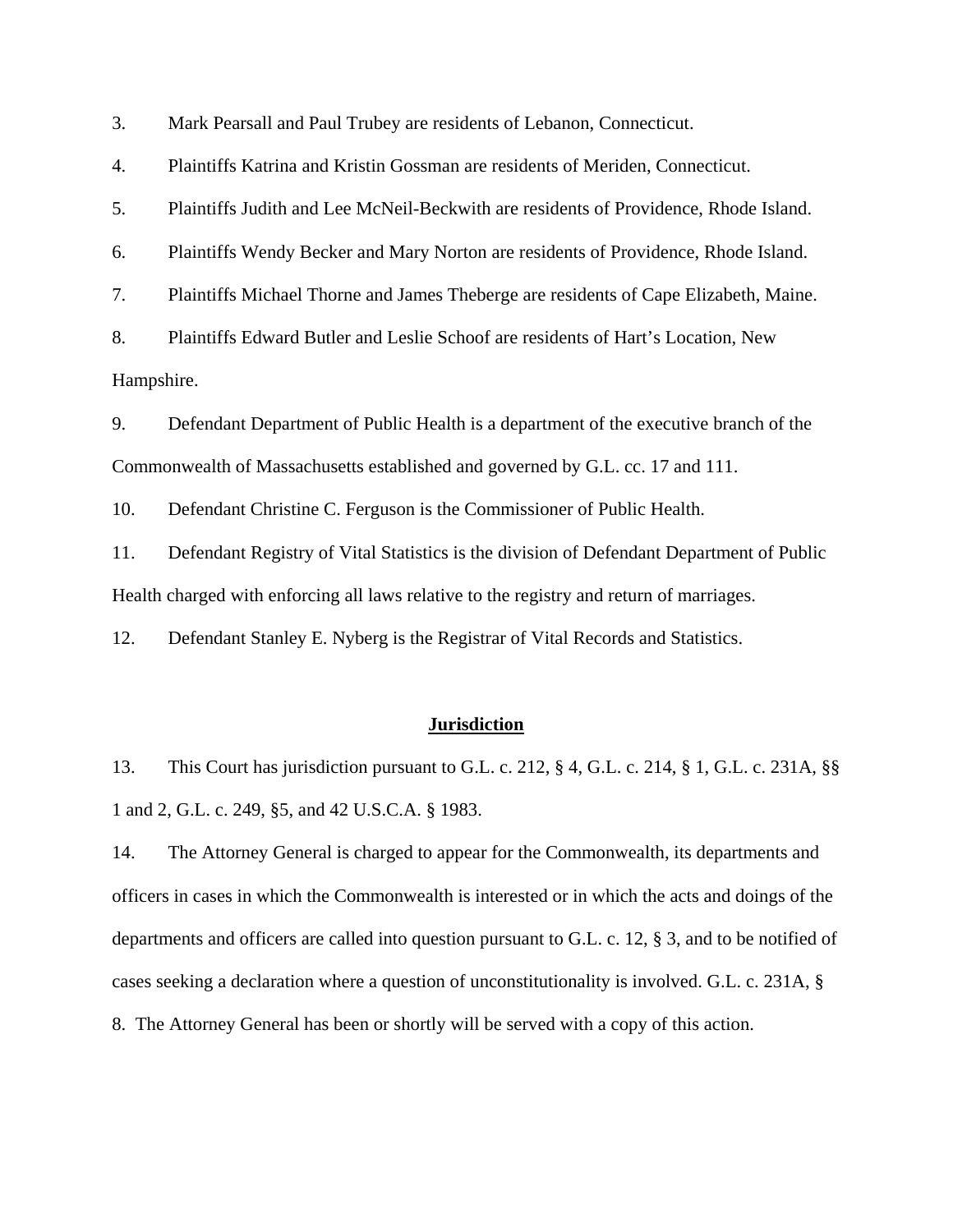#### **Facts As to the Plaintiff Couples**

#### Sandra (Sandi) and Roberta (Bobbi) Cote-Whitacre

15. Plaintiffs Sandi and Bobbi Cote-Whitacre live in Essex Junction, Vermont. Sandi, 57, and Bobbi, 56, have been a committed couple for over thirty-six years, having met in the Women's Army Corps in 1967.

16. Sandi works as a Management Analyst for the U.S. Department of Homeland Security. Bobbi works as an Administrative Supervisor for a Vermont state agency.

17. Sandi and Bobbi have long taken steps to secure their relationship in every way possible, having obtained a civil union in 2000. They wanted to marry because they have shared their lives for over thirty-six years and have long desired to also have a legal relationship to one another. They were both brought up to believe that people should not just live together, but formalize their relationship in a marriage.

18. As they have gotten older, Sandi and Bobbi have confronted situations around health care in which their relationship has not been respected the way it would have had they been married. When Sandi was misdiagnosed with cancer, she was by herself and could not fully understand the information the doctor was giving her. She and Bobbi had filed copies of their medical powers of attorney with the doctor, and Sandi asked him to talk with both of them about her diagnosis and treatment. The doctor refused, on the grounds that the power of attorney only became effective if Sandi became incapacitated. Despite taking steps to protect one another legally, the documents fell short when needed.

19. They are also concerned about what will happen when one of them dies. Although it would still be very difficult for them, the only way the survivor could possibly make ends meet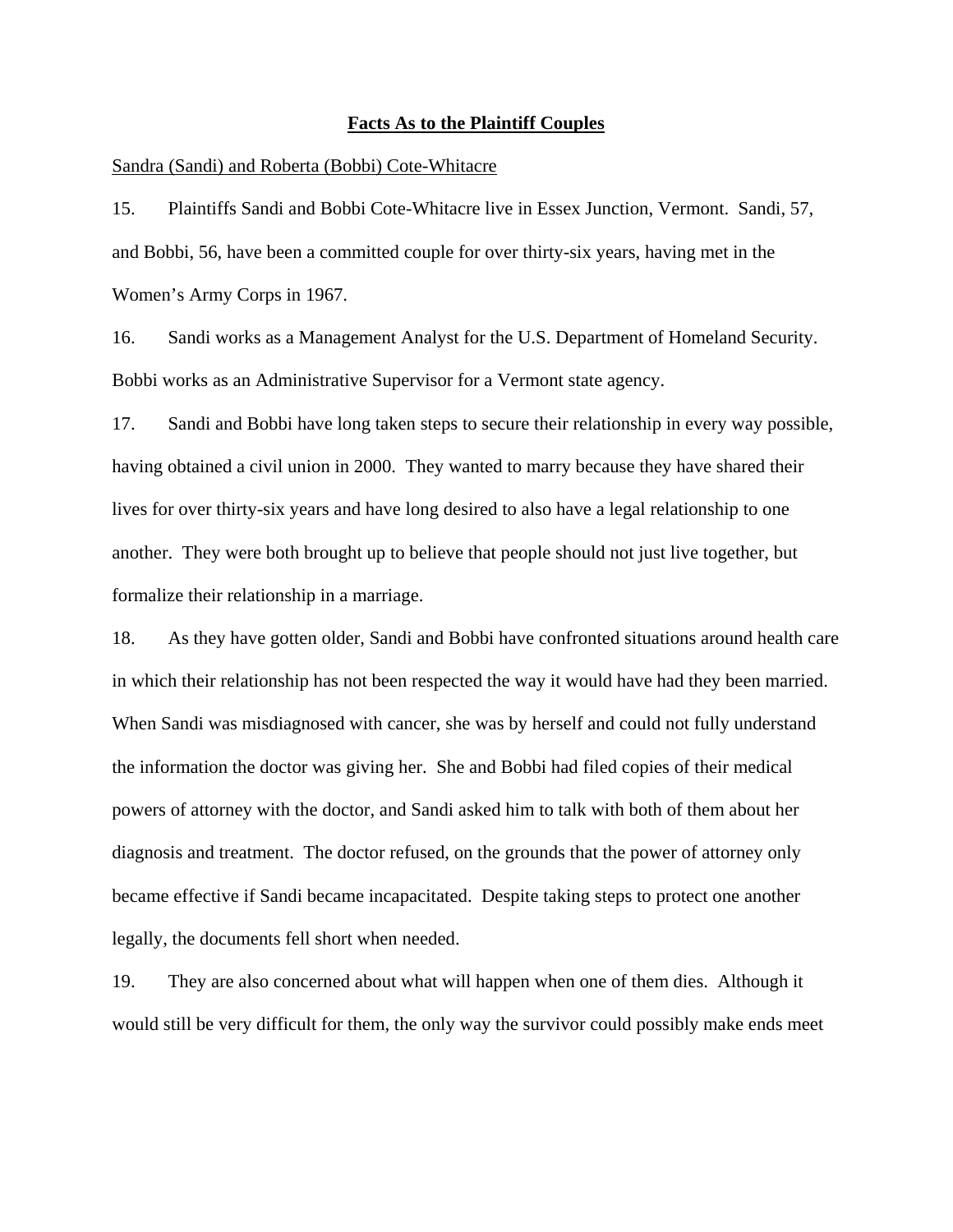without the other's financial support is if they could share Social Security and the pension benefits they hope to accrue before retirement.

20. Sandi and Bobbi filed their Notice of Intention of Marriage in Provincetown, Massachusetts on May 17, 2004. They obtained a waiver of the three-day waiting period at Barnstable Probate Court the same day.

21. On May 18, 2004, they returned to Provincetown Town Hall, and picked up their Certificate of Marriage. A Justice of the Peace solemnized their marriage, and the Provincetown City Clerk recorded the marriage the same day.

#### Amy Zimmerman and Tanya Wexler

22. Plaintiffs Amy Zimmerman, 31, and Tanya Wexler, 33, live in New York, New York. They have been a committed couple for over twelve years. They met as college students in 1991.

23. Amy is an at-home mother for their three young children, ages four, three, and eleven months. Tanya is an independent film director.

24. They filed their Notice of Intention of Marriage in Somerville, Massachusetts on May 17, 2004.

25. Amy and Tanya want to be married to ensure that they and their children would be protected in all circumstances- financial, medical, and social. Beyond legal security, they want to ensure that their children do not feel in any way that they and their family are second-class.

26. Amy was born and raised in Massachusetts, and she and Tanya looked forward to being able to marry surrounded by friends and family at Amy's father's home in Andover, Massachusetts. Being able to marry in Massachusetts felt like "coming home" to Amy, and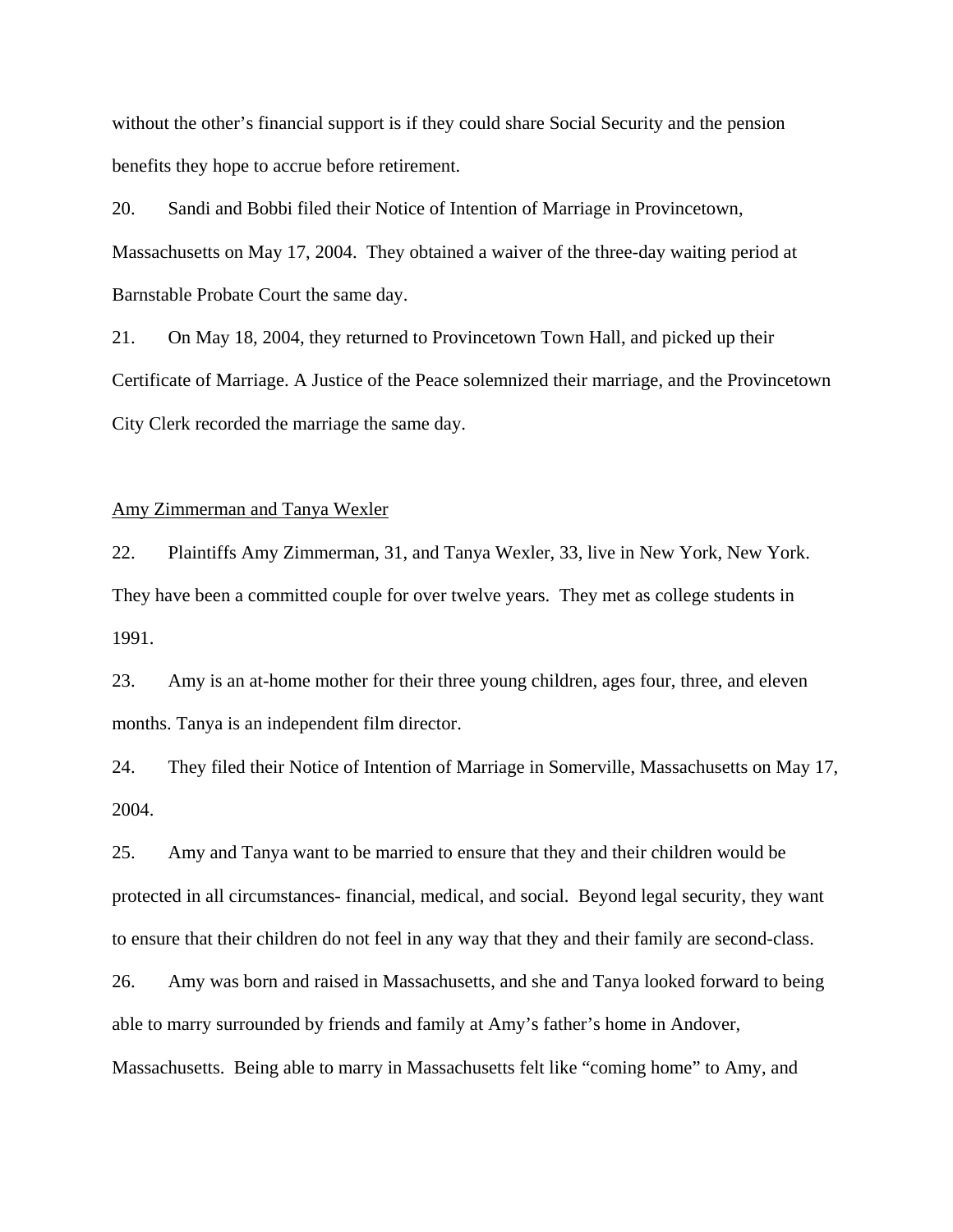when the SJC issued its ruling in Goodridge, she and Tanya called their friends and family and told them to "save the date."

27. Concerned that they might not be able to receive their Certificate of Marriage at the end of the three-day waiting period due to the Governor's having requested copies of the Notices of Intention filed in Somerville by out-of-state couples, Amy and Tanya applied for a waiver of the three-day waiting period at Middlesex Probate Court on May 19, 2004.

28. The court granted them a Marriage Without Delay waiver, and Tanya and Amy returned to Somerville City Hall, received their Marriage Certificate, and had their marriage solemnized by a family friend who is a minister at a church in Lowell.

29. They had a religious ceremony as scheduled on May 20, 2004 at Amy's father's home.

## Mark Pearsall and Paul Trubey

30. Plaintiffs Mark Pearsall, 37, and Paul Trubey, 41, live in Lebanon, Connecticut. They have been a committed couple for fifteen years, having met as students at the University of Lowell.

31. Mark is a high school teacher. Paul works as a social worker with Connecticut VNA. They both have graduate degrees from Boston University and have held their current positions for ten years.

32. Mark and Paul sought to marry because marriage provides the legal structure and reflects the mutual responsibility that best defines their relationship. They hope it will provide them more protection and security as they age and allow them to share retirement benefits. In addition, Mark and Paul also married in fulfillment of Mark's mother's wishes. In the week before her death, she gave them her engagement ring and wedding ring in the hope that they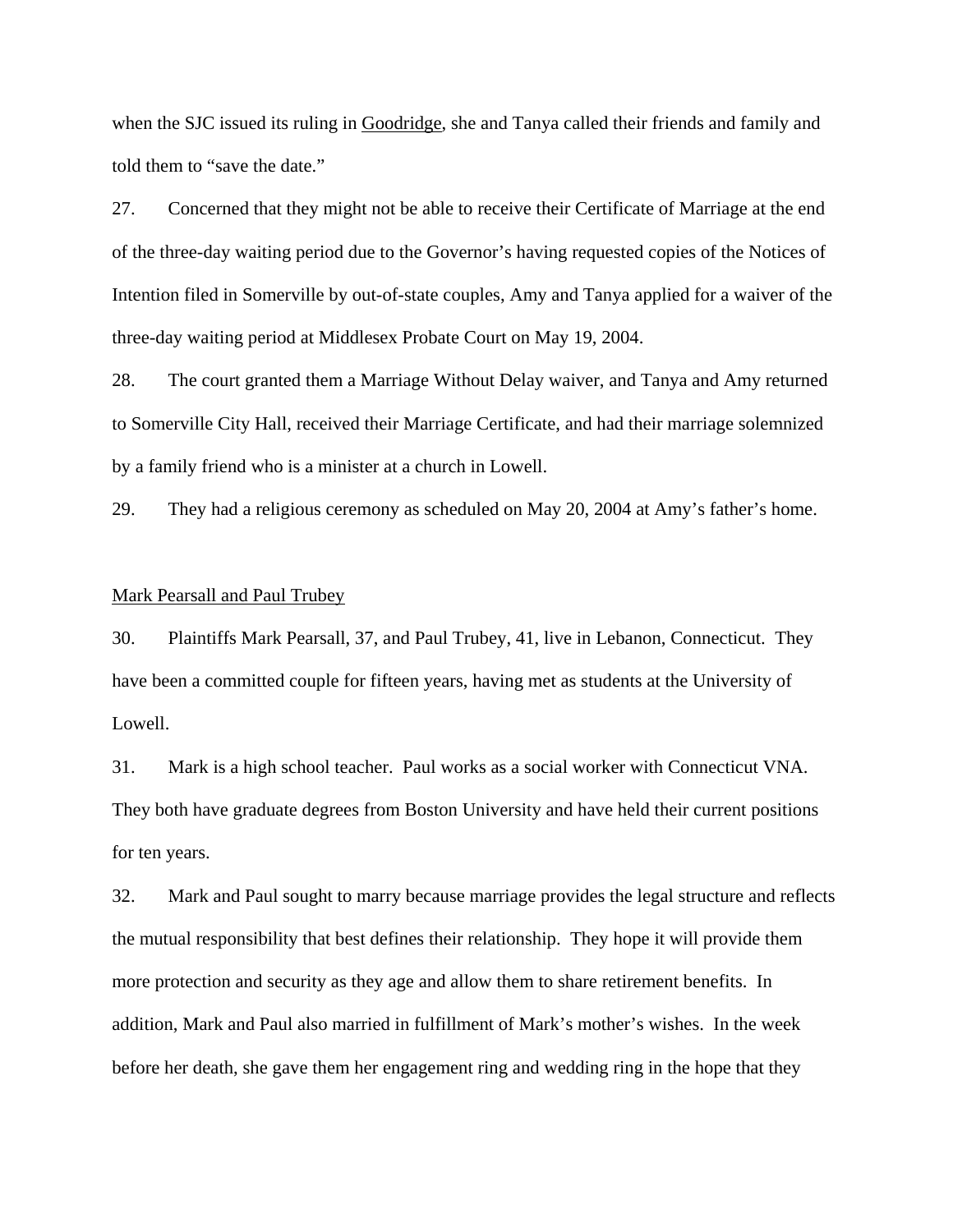would some day be treated as a married couple equal to Mark's siblings in law just as they were in her eyes.

33. Prior to their marriage, Mark and Paul were denied the right to be by each other's side during a medical crisis. About six years ago, a drunk driver hit the car Paul was driving. After Mark rode in the ambulance with Paul to the hospital, followed by a female friend who Mark was with when he got the news, the hospital staff assumed the female friend was Paul's spouse or girlfriend and wanted to discuss his condition with her. When Mark explained that he was Paul's partner, the hospital staff were not sure how to proceed. They asked for Paul's parent's phone number, and they would not allow Mark in to see Paul. Mark waited over an hour before he was able to learn anything more about Paul's condition. He was not allowed to be with Paul until Paul was alert and specifically requested to see Mark. Mark and Paul wanted to marry to ensure that they will automatically be able to be together at such vulnerable moments.

34. They filed their Notice of Intention of Marriage in Worcester, Massachusetts on May 17, 2004.

35. They returned to Worcester City Hall on May 21, 2004, obtained their Certificate of Marriage, and had their marriage solemnized by Worcester City Clerk David Rushford.

36. Mark and Paul wanted to marry in Massachusetts because they were both born and raised in the Commonwealth. Mark was born and grew up in Lowell, and Paul was born in Lowell, but grew up in Westford. They both have many family members residing in throughout Massachusetts. They are planning a wedding celebration at Paul's brother's home in Massachusetts on June 19, 2004 because it was important to them to get married where they were raised and where their families live.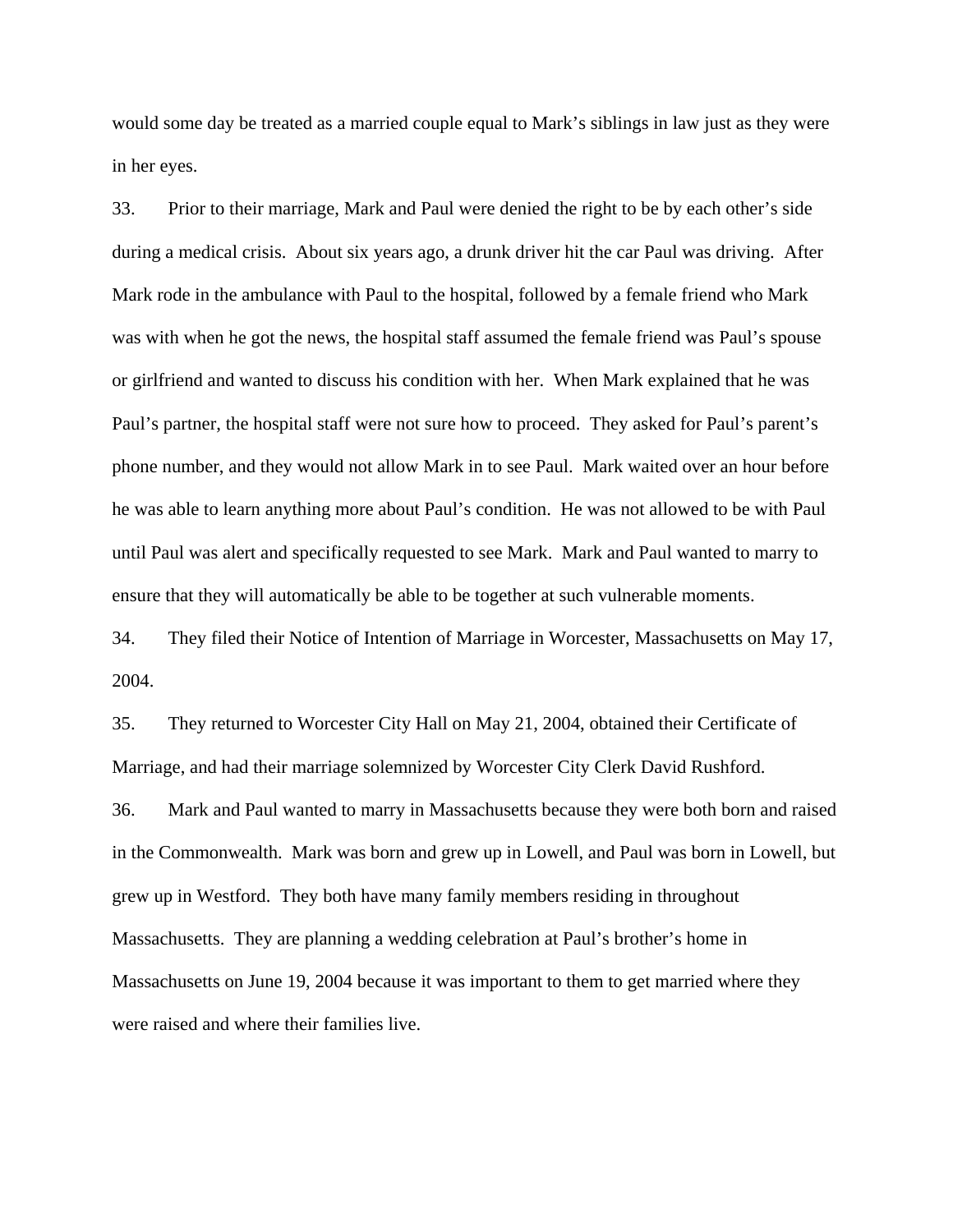## Katrina (Katy) and Kristin Gossman

37. Plaintiffs Katy and Kristin Gossman live in Meriden, Connecticut. Katy, 40, and Kristin, 38, have been a committed couple for five years, having met at a softball tournament in Houston, Texas.

38. Katy works as a Special Agent for the Federal Bureau of Investigation. Kristin works part-time at a hospital while completing a one-year program in echocardiography.

39. Kristin has many ties to Massachusetts, having spent much of her childhood in the state. She also attended Springfield College and spent two years working in Massachusetts after she graduated in 1992.

40. Katy and Kristin wanted to marry because they love each other and wanted to assume the fullest extent of legal responsibility for one another. While they have felt married in their hearts and to their friends and family since a commitment ceremony in 2000, they know that, as a legal matter, without marriage, they were simply two people sharing an address.

41. Before they married, Katy was denied access to spousal moving benefits when she was transferred from Texas to Connecticut. They struggled to find health insurance for Kristin -- a student -- who could not be on Katy's health insurance at work. They have been frustrated with their tax status, as Katy has been Kristin's financial support without being able to access spousal tax status. Given Katy's job in law enforcement, she is often in dangerous situations, but cannot be certain that Kristin will be allowed to be by her side if she is injured, or that Kristin will have the benefits otherwise available to spouses of FBI agents killed in the line of duty.

42. Katy and Kristin filed their Notice of Intention of Marriage in Worcester, Massachusetts on May 17, 2004.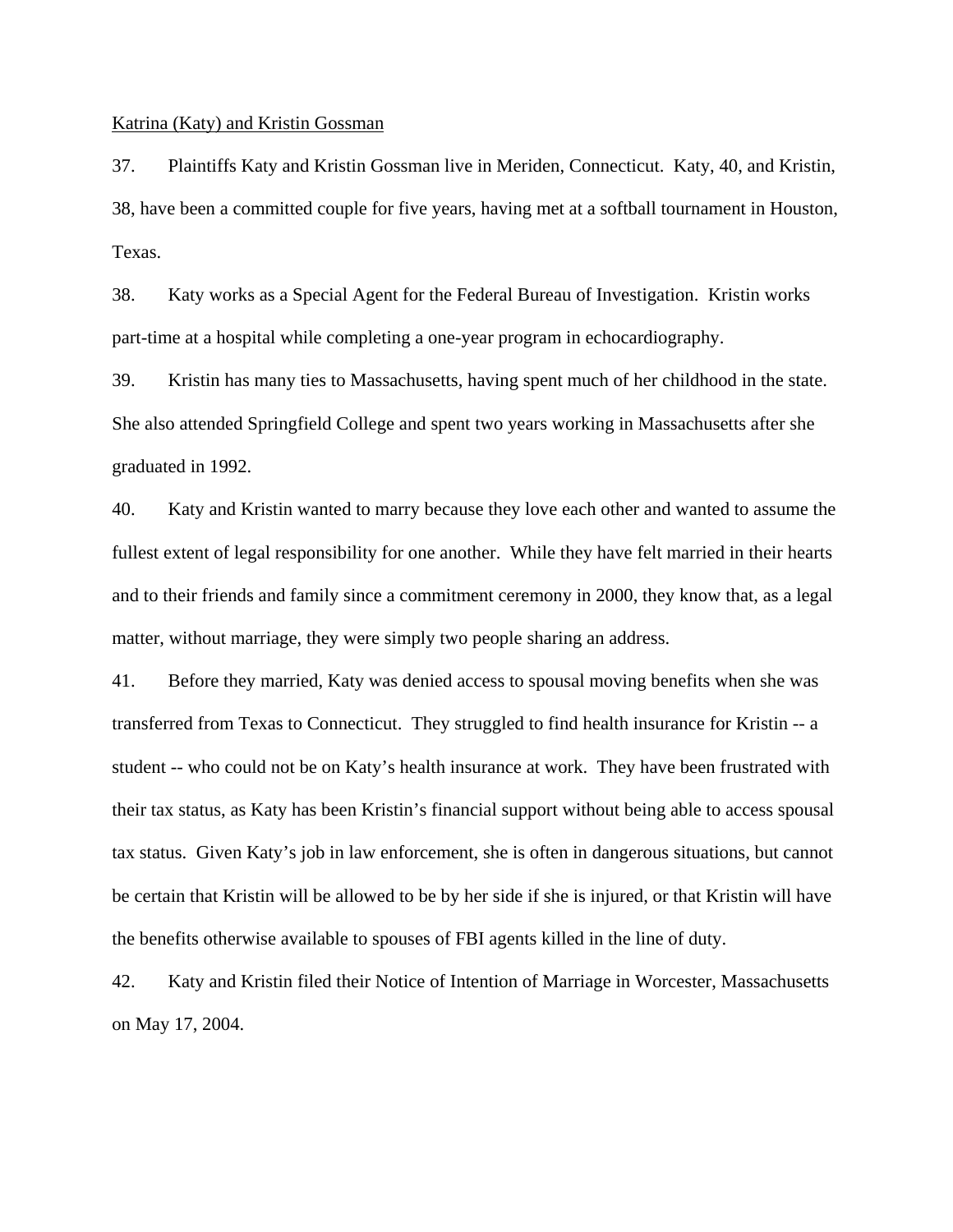43. They returned to Worcester City Hall on May 20, 2004 to pick up their Certificate of Marriage. City Clerk David Rushford solemnized their marriage in his office, witnessed by Kristin's parents.

#### Judith (Judi) and Lee McNeil-Beckwith

44. Plaintiffs Judi and Lee McNeil-Beckwith live in Providence, Rhode Island. Judi, 52, and Lee, 41, have been a committed couple for over six years, having met through work at the University of Massachusetts Medical Center in Worcester in 1994.

45. Judi presently works as a registered nurse in Rhode Island. She is licensed to practice nursing in both Massachusetts and Rhode Island, having graduated from St. Vincent's Hospital School of Nursing in Worcester, and having worked at University of Massachusetts Medical Center for over twenty years. Lee is employed as a nurse at University of Massachusetts Medical Center. She is a licensed registered nurse in Massachusetts, having graduated from the University of Massachusetts in Boston and having obtained a nursing degree from Quinsigamond College in Worcester.

46. Judi and Lee wanted to marry because they have very traditional values and believe in marriage as a protective umbrella for the deepest possible commitment. They consider themselves "for-better or for-worse" kind of people and wanted to publicly and privately affirm that they love and adore each other, and to erase any ambiguity about the nature of their commitment to each other.

47. Without being able to marry, they struggled to protect their family relationship. As they look ahead to retirement, they are concerned because, without marriage, Judi could not designate Lee as a surviving spouse on her pension from UMass. They each have retirement plans and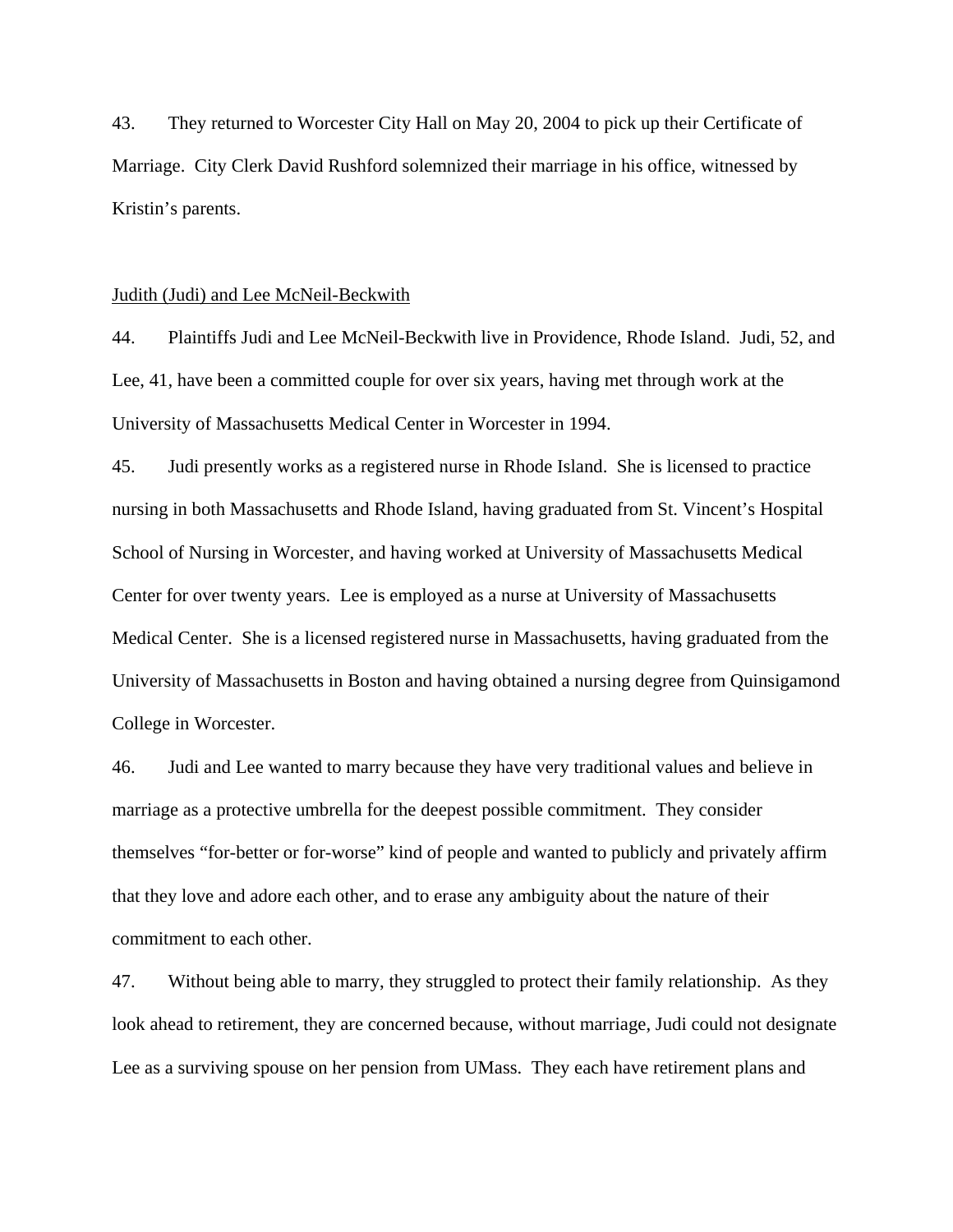accounts, but are unable to have them benefit each other upon death without incurring significant, immediate tax consequences.

48. As health care professionals, Judi and Lee have seen first-hand the hard edges of the medical system and know that one member of a same-sex couple can be denied access to his or her partner, or information about his or her partner's condition, or the right to control the disposition of remains. They want to ensure that they choose who will be by their side in life and in times of crisis. They want to guarantee that the person who knows their heart best will be making decisions around end-of-life issues.

49. Judi and Lee filed their Notice of Intention of Marriage in Worcester, Massachusetts on May 17, 2004.

50. They obtained their Certificate of Marriage on May 20, 2004 and had their marriage solemnized by Worcester City Clerk David Rushford, accompanied by Judi's daughter.

51. Judi and Lee came to marry in Massachusetts because they both have significant ties to the Commonwealth. Judi was born in Northbridge, Massachusetts. Lee was born in Norwood, Massachusetts. They met and fell in love in Massachusetts, and have lived and worked here for most of their lives.

#### Wendy Becker and Mary Norton

52. Plaintiffs Wendy Becker, 43, and Mary Norton, 44, live in Providence, Rhode Island. They have been a committed couple for sixteen years, having met through mutual friends in 1985.

53. Wendy teaches in the Social Work Department at Rhode Island College. She has a Masters in Social Work and is finishing her dissertation in a PhD Program in Law, Policy and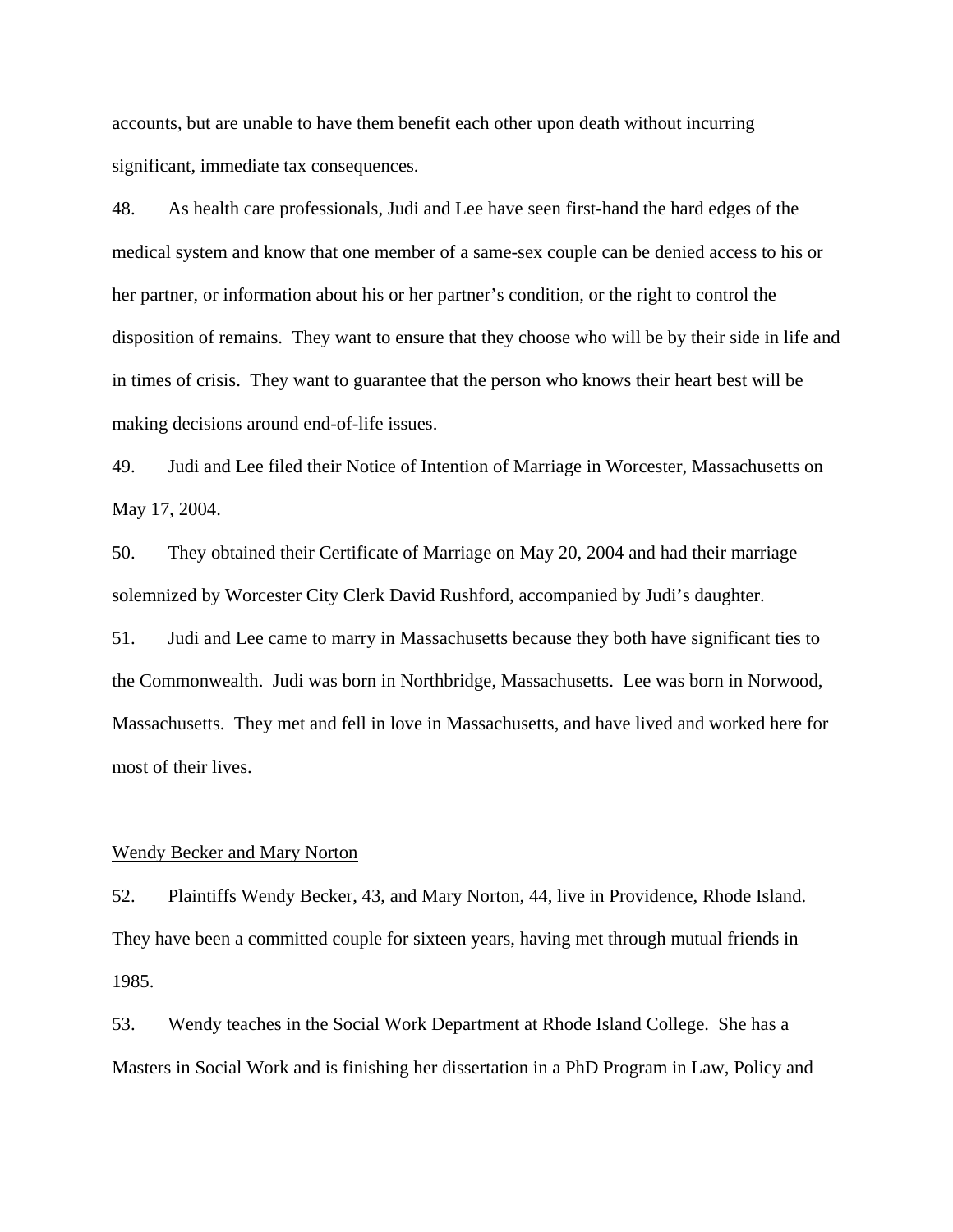Society at Northeastern University. Mary is the Director of Research Administration for Brown University Division of Biology and Medicine.

54. Wendy and Mary want to marry to demonstrate their commitment to their family. They want their four-year-old daughter and their one-year-old foster son to know they are growing up in a family with as much love as all of the married families they know. They want to provide each other and their children with the legal and social protections only marriage affords.

55. Because they were not married, Wendy and Mary faced a difficult experience a few years ago when they were traveling with their daughter. They were stopped in the line as they were waiting to board a plane by airline personnel who wanted to know what their relationship was to their daughter and where the father was. They showed their daughter's birth certificate and her adoption decree, and were made to wait in the corner while the airline decided whether they could get on the plane. They were ultimately allowed to board, but they are concerned about this kind of event recurring, and how to explain to their children the disrespect conveyed to their family. They have been working to put in place all of the documentary protections that they can for their family, but they know that even with those documents, they do not have the security that only marriage can provide.

56. Without marriage, Wendy and Mary worry about their family's legal and financial security. Although each of them has retirement plans and accounts, they know that tax burdens will pose significant obstacles to the financial welfare of whichever of them survives the other.

57. Wendy's parents will be celebrating their fiftieth wedding anniversary this summer and Wendy and Mary were looking forward to celebrating their marriage with them.

58. Wendy and Mary filed their Notice of Intention of Marriage in Attleboro, Massachusetts on May 21, 2004. They were planning to finish their blood tests and return to pick up their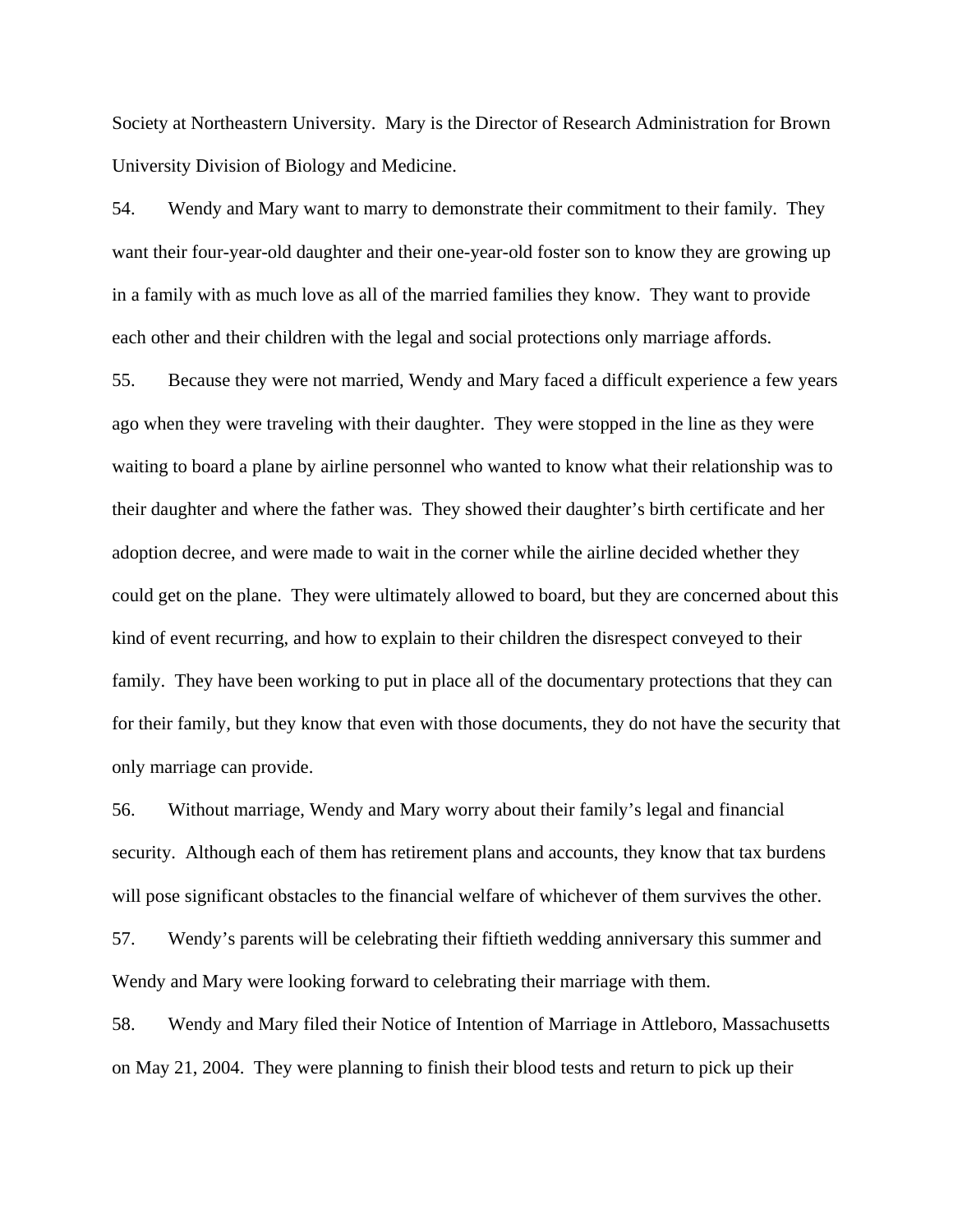Certificate of Marriage, but one of their children became very ill and had to be hospitalized for four days. They received a phone call on May 26, 2004 from the Attleboro Clerk's Office informing them that they could not issue Wendy and Mary a Certificate of Marriage.

## Michael (Mike) Thorne and James (Jim) Theberge

59. Plaintiffs Mike Thorne, 51, and Jim Theberge, 46, live in Cape Elizabeth, Maine. They have been a committed couple for twenty-one years, having met through mutual friends in Boston in 1983.

60. They have a two-year-old son whom they adopted through an open adoption process in Massachusetts. Their son is named for Mike's father, who was dying of cancer at the time of his birth.

61. Mike has had various positions in financial services over the years, including twelve years with Bank of Boston and then Fleet Bank. He had a vice president level position when he left to take care of their son full time. Jim was an internist at Harvard Vanguard Medical Associates in Braintree and West Roxbury, Massachusetts for approximately fifteen years, before moving to Maine. He is presently practicing internal medicine at Mercy Hospital in Portland, Maine.

62. Jim was born in Northbridge, Massachusetts, went to college and medical school in Massachusetts, and lived in Massachusetts for over forty-five years. Mike moved to Massachusetts at age twenty-nine and lived in the Commonwealth for twenty-two years. They moved to Maine one year ago to be near Mike's family. Jim and Mike have a camp in Fryeburg, Maine and spend a good deal of time there. They still feel very connected to Massachusetts, however, where they met and fell in love, and established a life together.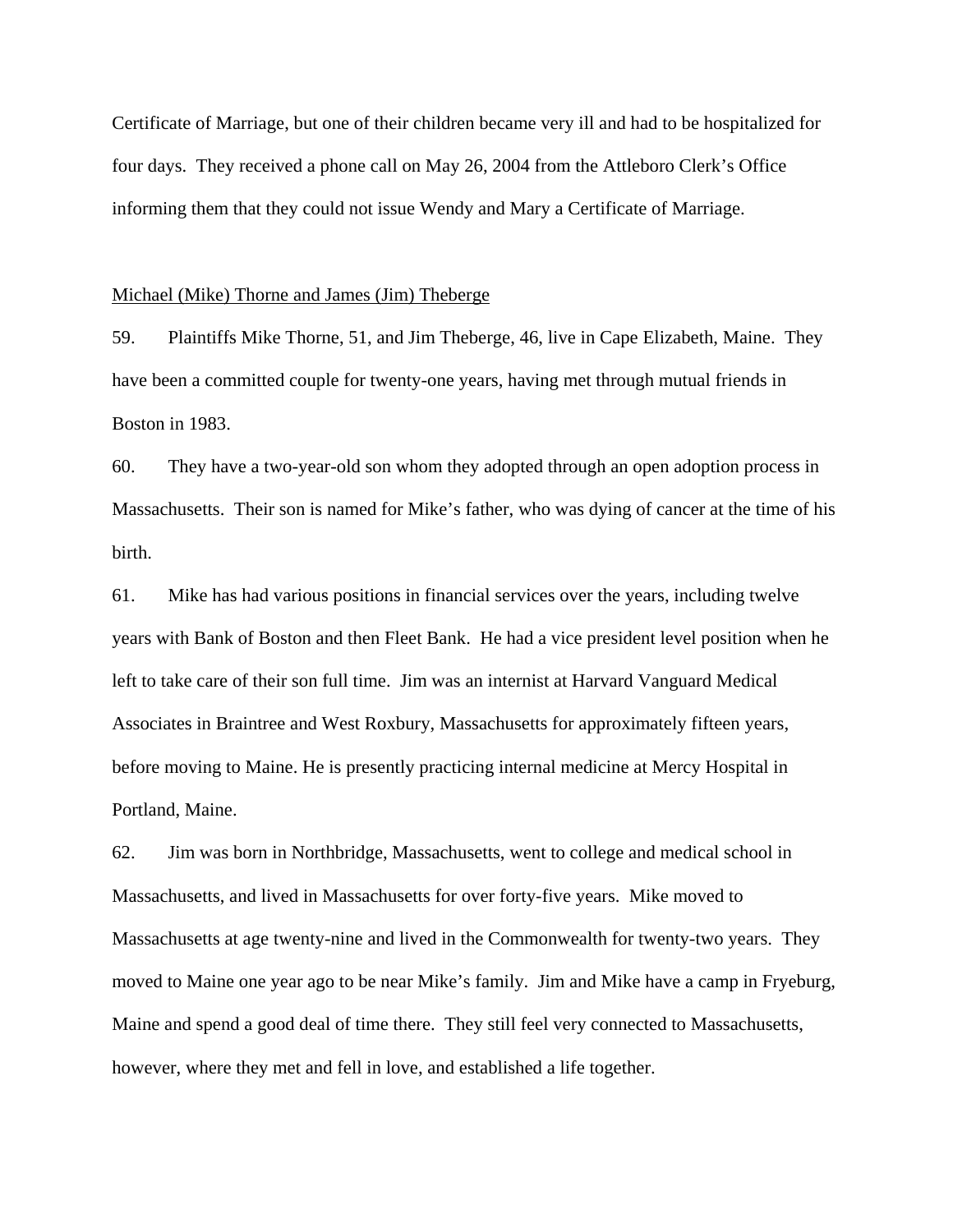63. To Mike and Jim, marriage is imperative now that they are parents. They hope it will provide them all with a full complement of legal rights, and they are most concerned that their son be seen as fully legitimate. Even in the last year, without marriage, Mike was worried about whether the surgeon would talk to him when Jim was in surgery after an accident. They have struggled to find health insurance for Mike as a stay-at-home parent. They worry about their ability to plan for their future as a couple, and their ability to provide financial security for one another, given the legal burdens posed on their retirement plans and accounts.

64. They went to Somerville City Hall on June 10, 2004 to file their Notice of Intention of Marriage. They completed and signed the Notice, and presented it along with their Premarital Medical Certificate Forms, to the city clerk's office. They swore an oath as to the accuracy of the information they had provided. The clerk examined the forms and consulted with a colleague before returning them to Mike and Jim. The clerk stated that the office refused to accept the forms on the basis of their Maine residence.

#### Edward (Ed) Butler and Leslie (Les) Schoof

65. Plaintiffs Ed Butler, 54, and Les Schoof, 52, live in Hart's Location, New Hampshire. They have been a committed couple for twenty-six years, having met at the Charles Playhouse in Boston in 1974.

66. They jointly run the Notchland Inn in Hart's Location, New Hampshire. They are very involved in their small town, with Ed serving as chair of the Town Planning Board, and Les serving as Town Moderator.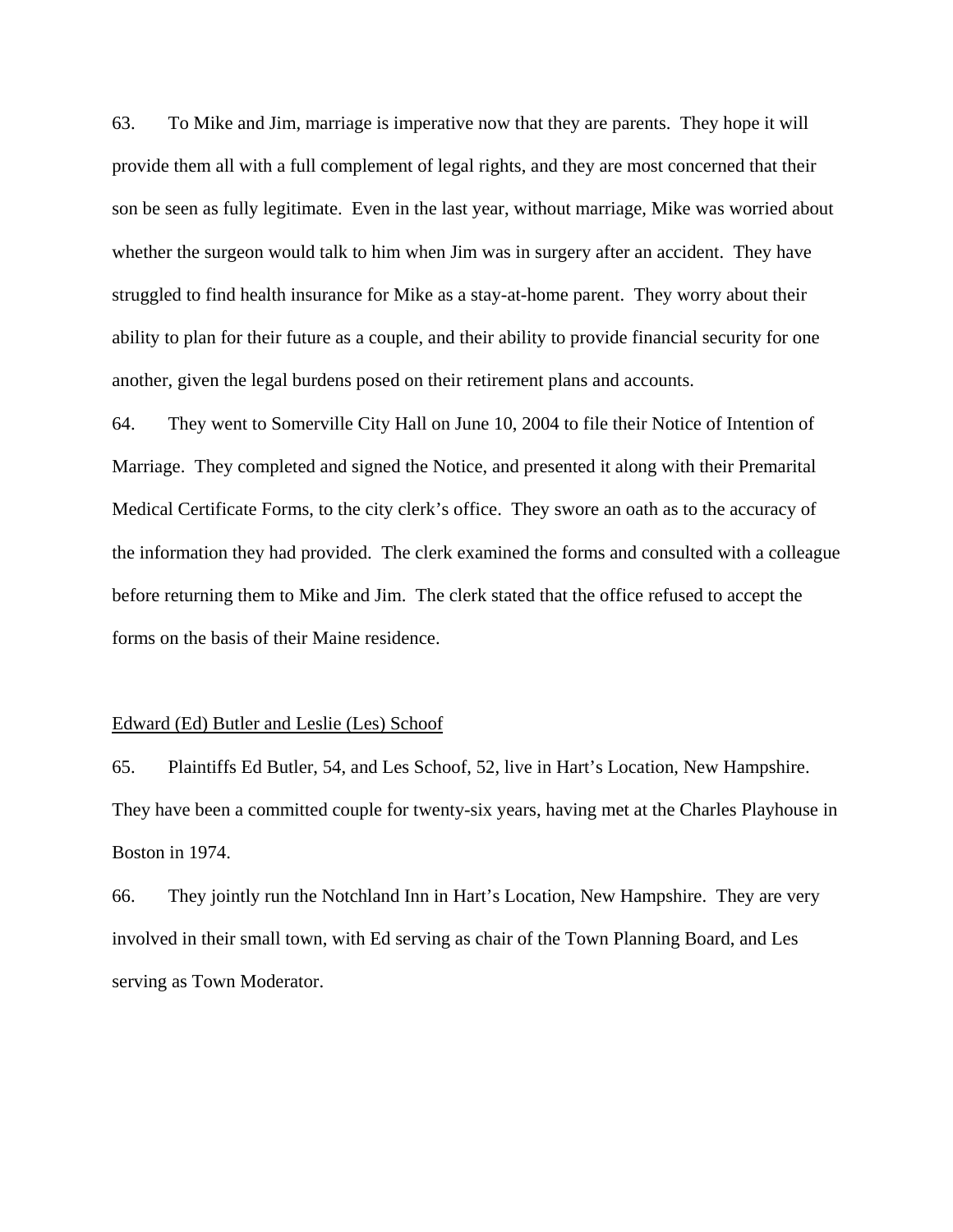67. Ed and Les began their relationship in Boston. Ed moved to Boston in 1967, and pursued his nursing degree at Boston University. Les moved to Boston in 1973, and they lived there until 1978, when they moved to New York. They moved to New Hampshire in 1993.

68. Ed and Les want to marry because marriage would reflect their loving partnership. They know that their relationship with each other will not change with a marriage certificate, but their sense of themselves and their relationship with society will change.

69. Because they are not married, Ed and Les are concerned about their ability to care for one another if one of them were to die. Although Les has one small pension account, most of their assets are in their Inn.

70. Without marriage, Ed and Les were denied the right to be together in the face of a medical crisis. They were visiting in New York City about five years ago when Ed experienced a heart arrhythmia. Les was stopped at the door of the emergency room and told he could not be with Ed. Les had no way to find out what was happening. They had executed a power of attorney, but did not have the papers with them, and the hospital staff would allow only legal relatives in without documentation. Ed and Les want to marry to make sure they are never denied access to one another in such vulnerable and critical circumstances.

71. They went to Somerville City Hall on June 16, 2004 to file their Notice of Intention of Marriage. They completed and signed the Notice, and presented it along with their Premarital Medical Certificate Forms, to the city clerk's office. They swore an oath as to the accuracy of the information they had provided. The clerk examined the forms before returning them to Ed and Les, refusing to accept them on the basis of their New Hampshire residence, which they had indicated on the forms.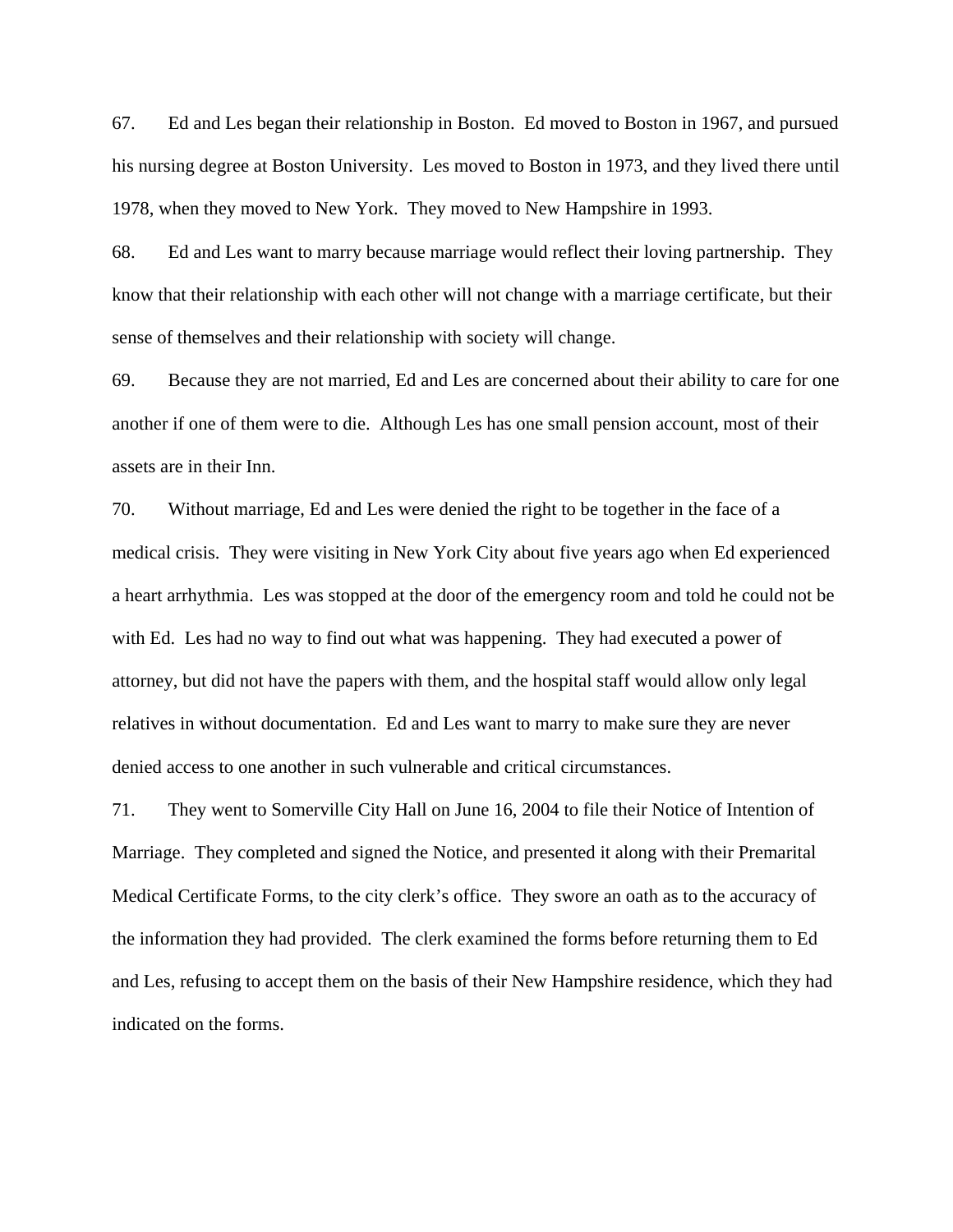#### **Defendants' Obligations Regarding Marriage Licensing**

72. Defendant Department of Public Health ("Department") and Defendant Ferguson, as Commissioner of Public Health ("Commissioner") are charged with supervising the Registrar's enforcement of the marriage recording laws, G.L. c. 17, § 4; with providing a list of all impediments to marriage to the municipal clerks, G.L. c. 207, § 37; with preparing and submitting statistics from the marriage records submitted to the state by the municipal clerks, with causing the marriage records to be bound and indexed, and with retaining their custody. G.L. c. 111, § 2.

73. Defendant Registry of Vital Records and Statistics ("Registry") and Defendant Stanley E. Nyberg, as Registrar of Vital Records and Statistics ("Registrar"), are mandated to enforce all laws relative to the registry and return of marriages, and may prosecute any violations of those laws. G.L. c. 17, § 4. They are also charged with providing the city and town clerks with Notice of Intention and Certificate of Marriage forms, G.L. c. 207, § 20; and receiving original records of marriage from the clerks, G.L. c. 46, § 17A.

## **Defendants' Marriage Policy Changes after** *Goodridge*

74. After the SJC's ruling in Goodridge, Defendants amended the Notice of Intention form, instructing city and town clerks to ascertain both where the parties reside, and, if non-Massachusetts residents, where the parties intend to reside.

75. In trainings conducted for city and town clerks, Defendants explained that the forms ask for residence and intended residence because of G.L. c. 207, § 11.

76. Defendants explained to clerks that § 11 prevents non-resident couples from marrying in Massachusetts if they cannot legally get married in their home state.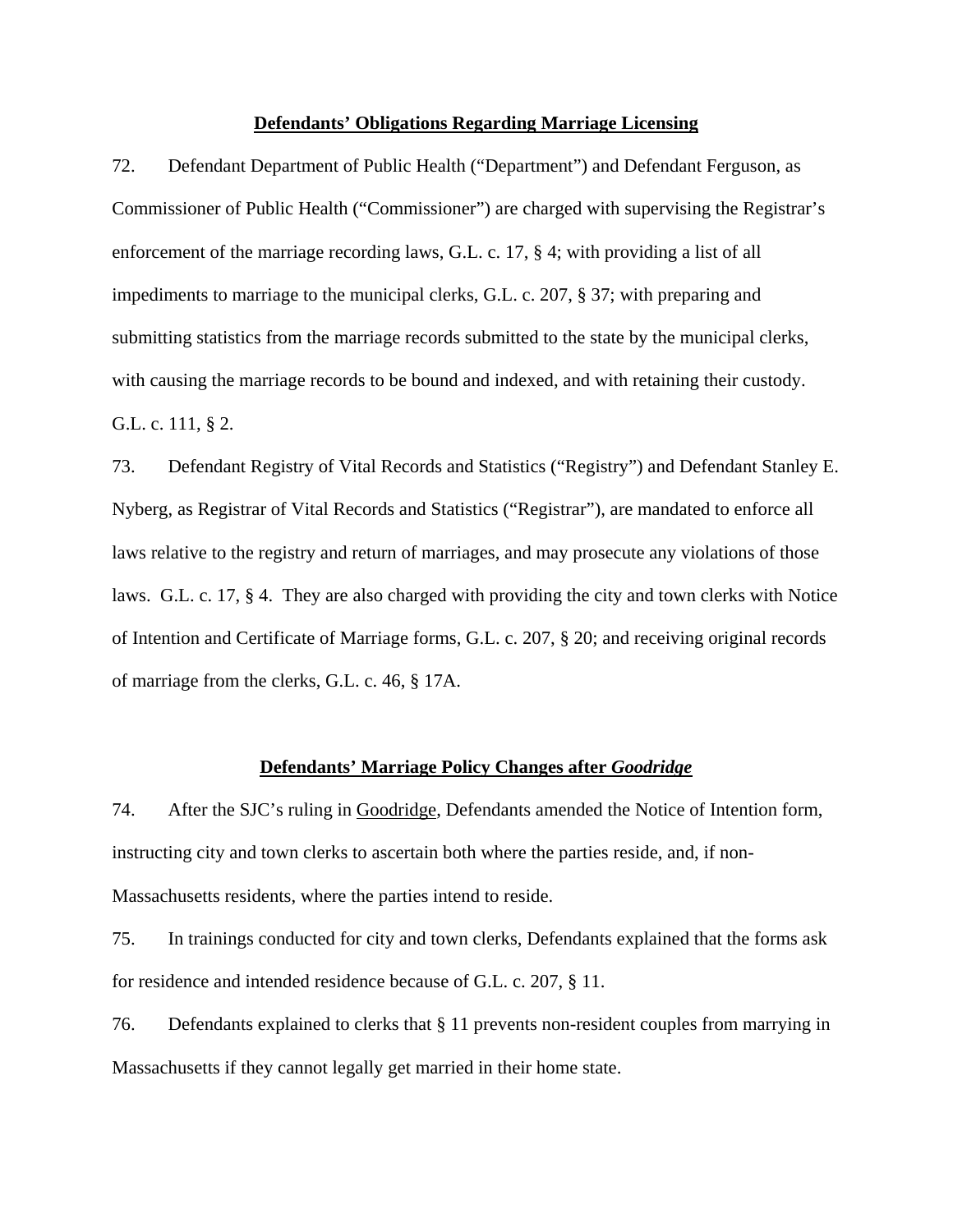77. Prior to the Goodridge ruling, Defendants had long provided to clerks a one-page list of impediments to marriage under Massachusetts law, which clerks are required by statute to post in their office.

78. Just prior to the implementation of the Goodridge decision in May 2004, Defendants issued a new guide to legal impediments to marriage. For the first time, this list of impediments set forth lists of alleged impediments in each of the 49 states and United States territories.

79. According to the new list of impediments provided by Defendants, marriage between couples of the same-sex is either "void and prohibited" or "not permitted" in each of the 49 states and all of the territories.

80. Based on the new list of impediments, Defendants instructed city and town clerks not to accept Notices of Intention of Marriage from any same-sex couples residing and intending to continue residing outside of Massachusetts.

81. Despite this directive, a small number of clerks exercised their longstanding discretion to allow such couples to file Notices of Intention of Marriage, receive Certificates of Marriage, and record such marriages after they were solemnized.

82. On information and belief, on or about May 18, 2004, a lawyer in Governor Romney's office, asked the clerks who had been issuing marriage licenses to non-resident same-sex couples to send copies of all Notices of Intention of Marriage filed by such couples on May 17 and 18, 2004 to Defendants.

83. On information and belief, Defendants forwarded certain of these forms to the Office of the Attorney General, including those of Plaintiffs Zimmerman and Wexler, Cote-Whitacre, Pearsall and Trubey, Gossman, and McNeil-Beckwith.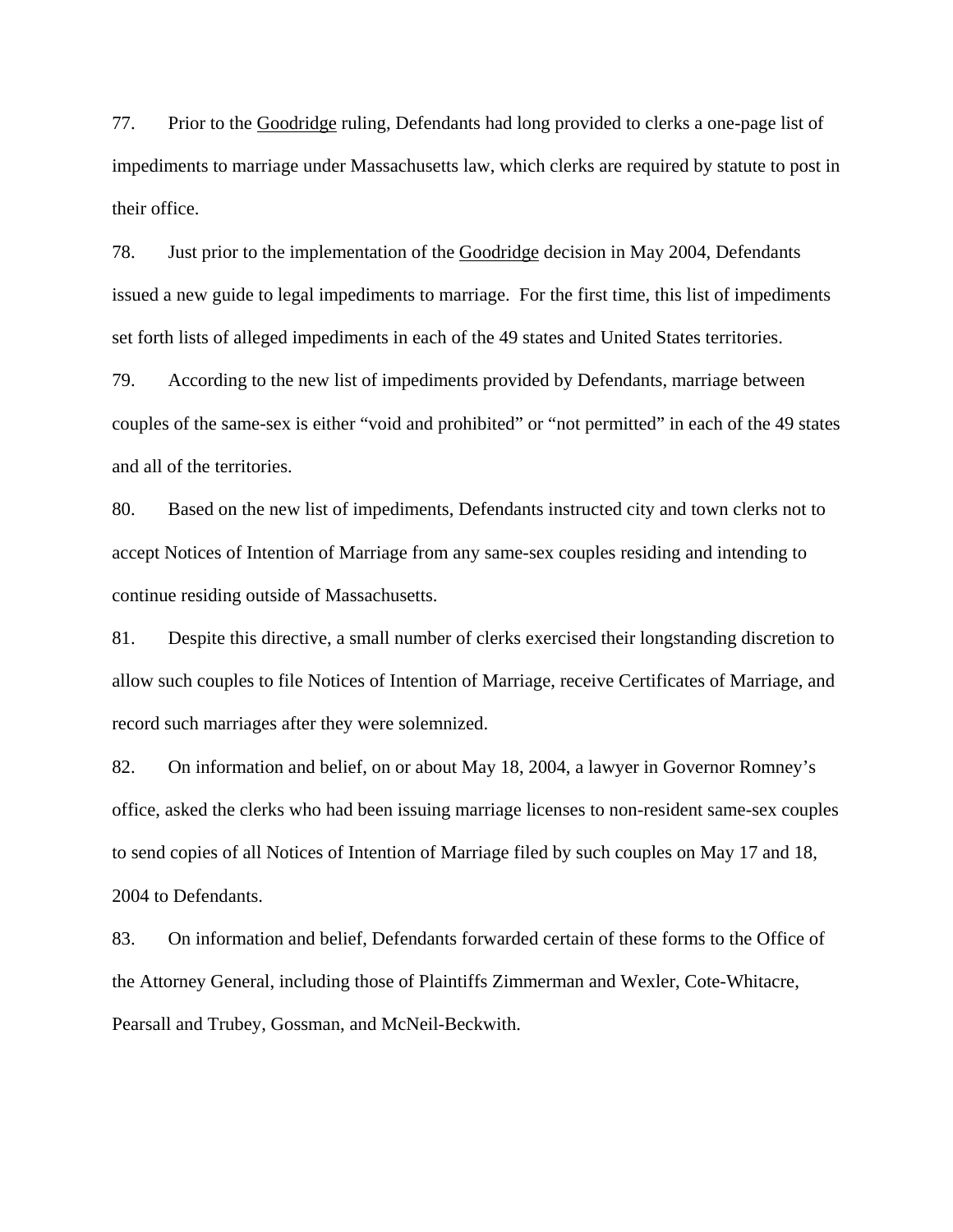84. Governor Romney has stated that Defendants will not register such marriages at the state level, claiming the marriages to be void.

85. On information and belief, Defendants have not registered the marriages of Plaintiffs Zimmerman and Wexler, Cote-Whitacre, Pearsall and Trubey, Gossman, and McNeil-Beckwith at the state level.

86. On May 21, 2004, the Office of the Attorney General wrote to counsel for Provincetown, Somerville, Worcester, and Springfield, directing the clerks to cease and desist from issuing marriage licenses to non-resident same-sex couples who did not intend to reside in Massachusetts.

87. On information and belief, the Office of the Attorney General subsequently contacted counsel for Attleboro by telephone, directing the clerk to cease and desist from issuing marriage licenses to non-resident same-sex couples who did not intend to reside in Massachusetts.

88. Based on these directives from the Attorney General, the clerks who had been issuing marriage licenses to non-resident same-sex couples temporarily suspended accepting Notices of Intention of Marriage from such couples.

89. Since receiving this letter, these clerks have turned away qualified same-sex couples from other states who wished to marry in Massachusetts, including Plaintiffs Becker and Norton, Thorne and Theberge, and Butler and Schoof.

90. An actual controversy exists between and among the parties.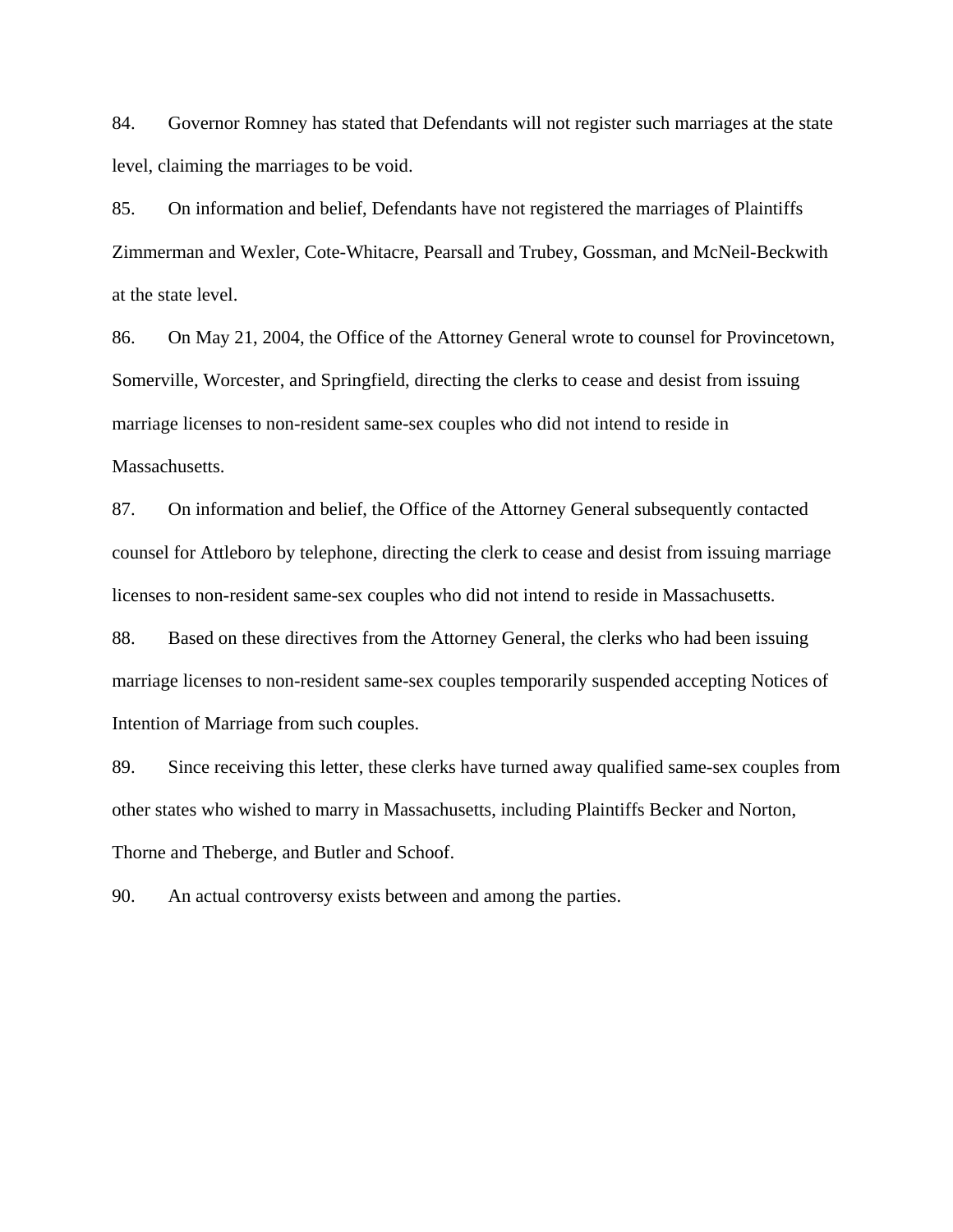## **Claims for Relief**

# COUNT I – VIOLATIONS OF MASSACHUSETTS CONSTITUTIONAL GUARANTEES OF EQUALITY AND DUE PROCESS

91. Plaintiffs repeat, re-allege and incorporate in this paragraph all of the allegations set forth above, as if fully set forth herein.

92. Defendants' application of G.L. c. 207, § 11 to deny marriage licenses to, to refuse to register the marriages of, or to otherwise deny marriage rights to qualified same-sex couples who reside and intend to continue residing outside of Massachusetts violates the laws of the Commonwealth of Massachusetts, including but not limited to their rights under the Declaration of Rights, articles I, VI, VII, and X, as amended.

## COUNT II – VIOLATION OF PRIVILEGES AND IMMUNITIES

93. Plaintiffs repeat, re-allege and incorporate in this paragraph all of the allegations set forth above, as if fully set forth herein.

94. Defendants' application of G.L. c. 207, § 11 under color of state law to exclude all otherwise qualified same-sex couples who reside and intend to continue residing outside of Massachusetts from exercising full and equal marriage rights in Massachusetts violates the Privileges and Immunities Clause, Article IV, § 2, of the United States Constitution.

#### COUNT III – STATUTORY CONSTRUCTION

95. Plaintiffs repeat, re-allege and incorporate in this paragraph all of the allegations set forth above, as if fully set forth herein.

96. Defendants' exclusion of all otherwise qualified same-sex couples who reside and intend to continue residing outside of Massachusetts from exercising full and equal marriage rights in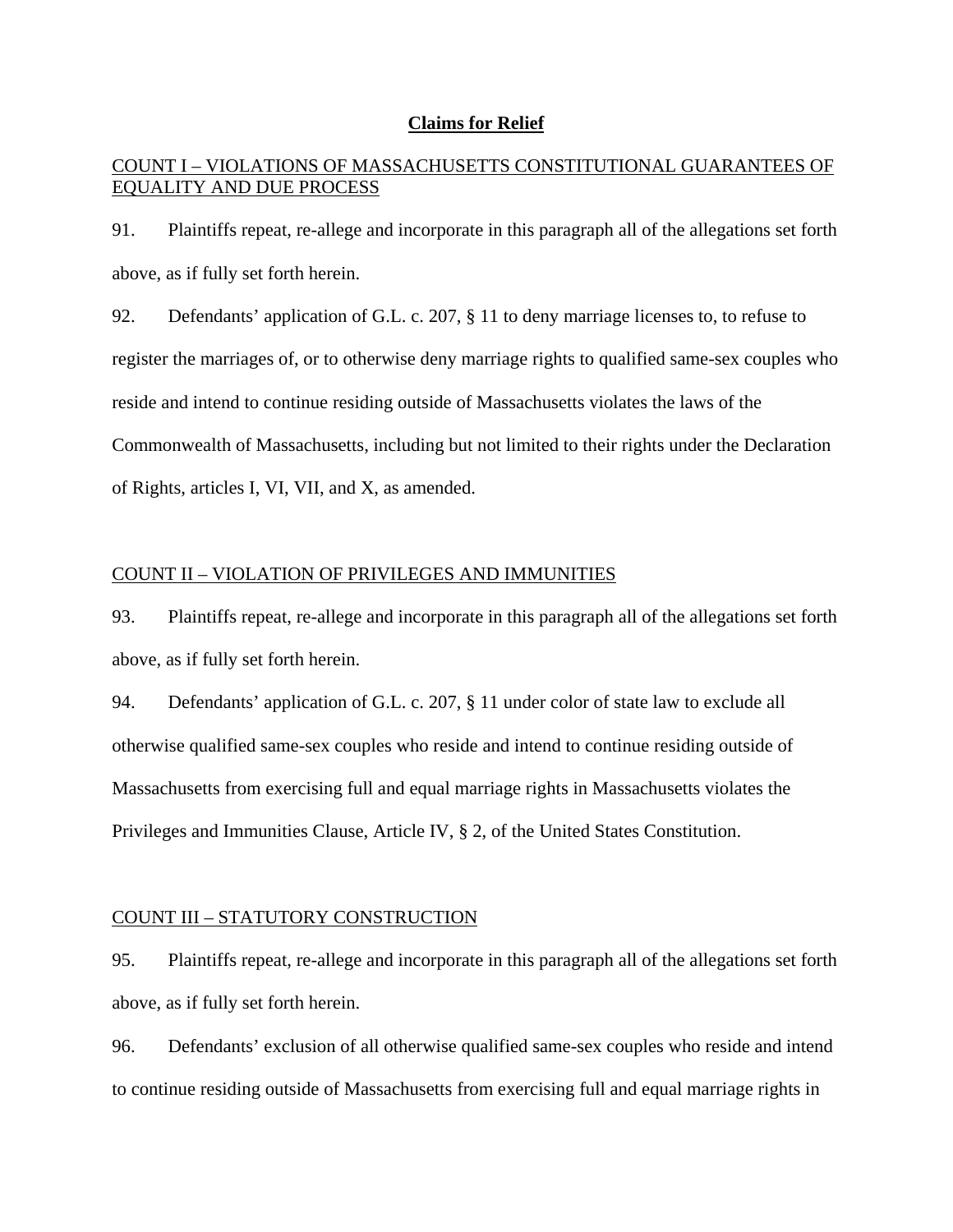Massachusetts regardless of the non-existence of any laws in the couples' home states declaring such marriages to be void violates the terms of G.L. c. 207, § 11.

## COUNT IV – RECORDING OF MARRIAGES

97. Plaintiffs repeat, re-allege and incorporate in this paragraph all of the allegations set forth above, as if fully set forth herein.

98. Massachusetts law charges the Commissioner of Public Health with causing the records of marriages in Massachusetts to be bound and indexed. G.L. c. 111, § 2.

99. This duty is mandatory and not discretionary.

100. Defendants have failed to carry out this duty with regard to the certificates of marriage granted to non-resident same-sex couples in violation of G.L. c. 111, § 2.

#### **Prayer for Relief**

WHEREFORE, the plaintiffs respectfully request that this Honorable Court order the following relief:

1. Preliminarily and permanently enjoin Defendants from applying G.L. c. 207, § 11 to deny qualified non-resident same-sex couples marriage licenses;

2. Enter a declaratory judgment that Defendants' reliance on G.L. c. 207, § 11 to exclude otherwise qualified non-resident same-sex couples from obtaining marriage licenses violates Massachusetts law;

3. Enter a declaratory judgment that Defendants' exclusion of qualified non-resident same-sex couples from access to marriage licenses violates the Privileges and Immunities Clause of the United States Constitution;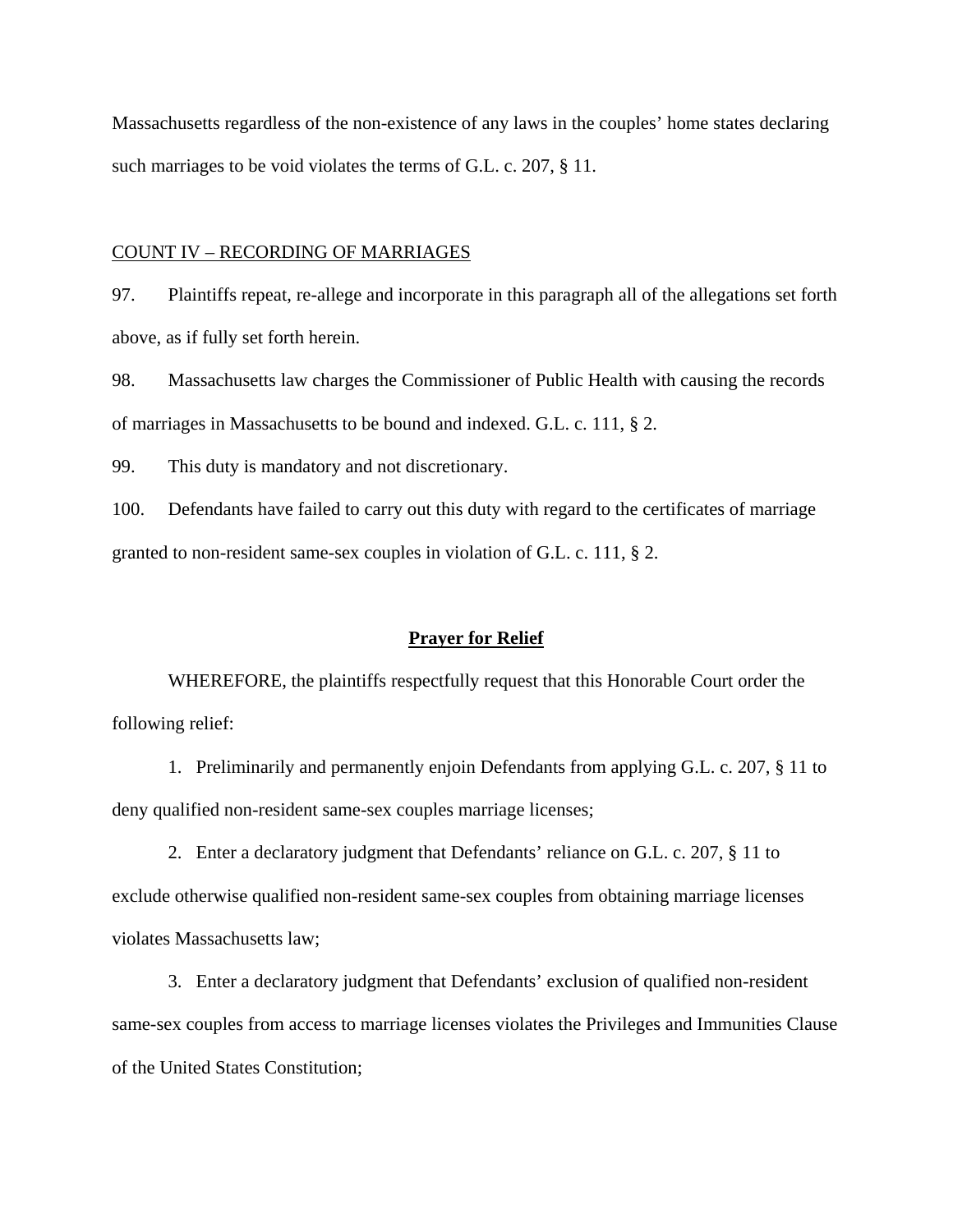4. Enjoin the use of the list of impediments to marriage in each of the other forty-nine states and territories regarding the sex of the parties issued by Defendant Department of Public Health to city and town clerks;

5. In the alternative, if Defendants' application of G.L. c. 207, § 11 is found to be constitutional, enter a declaratory judgment that these statutes apply only to exclude couples from states where their marriages are explicitly void by statute or case law;

6. Order Defendants to record the marriages of qualified non-resident same-sex couples licensed by city and town clerks at the state Registry of Vital Records and Statistics;

- 7. Award reasonable costs and attorney's fees, as provided in 42 U.S.C.A. § 1988; and
- 8. Grant such other relief as is just and appropriate.

THE PLAINTIFFS, Sandra and Roberta Cote-Whitacre Amy Zimmerman and Tanya Wexler Mark Pearsall and Paul Trubey Katrina and Kristin Gossman Judith and Lee McNeil-Beckwith Wendy Becker and Mary Norton Michael Thorne and James Theberge Edward Butler and Leslie Schoof

By their attorneys, GAY & LESBIAN ADVOCATES & DEFENDERS

Mary L. Bonauto, BBO #549967 Michele E. Granda, BBO #564413 Bennett D. Klein, BBO #550702 Karen L. Loewy, BBO #647447 Gay & Lesbian Advocates & Defenders 30 Winter Street, Suite 800 Boston, MA 02108-4720 (617) 426-1350

\_\_\_\_\_\_\_\_\_\_\_\_\_\_\_\_\_\_\_\_\_\_\_\_\_\_\_\_\_\_\_\_\_